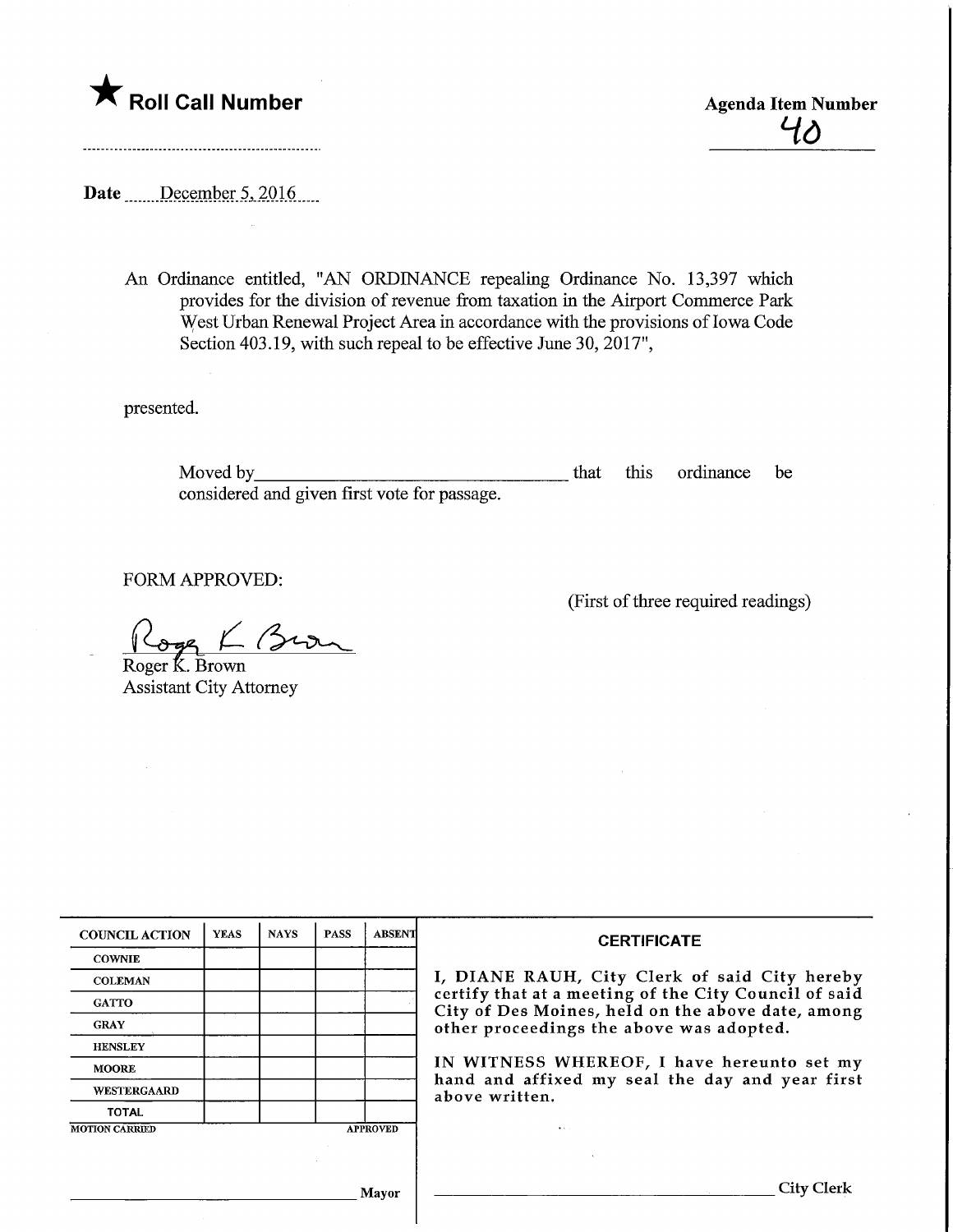## ORDINANCE NO.

AN ORDINANCE repealing Ordinance No. 13,397 which provides for the division of revenue from taxation in the Airport Commerce Park West Urban Renewal Project Area in accordance with the provisions of Iowa Code Section 403.19, with such repeal to be effective June 30,2017.

WHEREAS, by Ordinance No. 13,397 passed on December 2, 1996, the City Council provided for the division of revenue from taxation in the Airport Commerce Park West Urban Renewal Project Area in accordance with the provisions of Iowa Code Section 403.19; and,

WHEREAS, the adopted urban renewal plan for the Airport Commerce Park West Urban Renewal Project Area expires on June 30, 2017; and,

WHEREAS, the purpose of this ordinance is to memorialize the termination of the Airport Commerce Park West Urban Renewal Project by repealing Ordinance No. 13,397 effective June 30, 2017.

NOW THEREFORE, BE IT ORDAINED, by the City Council of the City of Des Moines, Iowa, as follows:

Section 1. That Ordinance No. 13,397 passed on December 2, 1996, which provides for the division of revenue from taxation in accordance with the provisions of Iowa Code Section 403.19 within the Airport Commerce Park West Urban Renewal Project Area more specifically described as follows:

All of Airport Industrial Park Plat 1, an Official Plat, all now included in and forming a part of the City of Des Moines, Polk County, Iowa;

AND, the Southwest Quarter (SW  $\frac{1}{4}$ ) of the Northeast Quarter (NE  $\frac{1}{4}$ ) of Section 23, Township 78 North, Range 25 West of the 5th P.M., except the South 582.07 feet thereof, and except the West 130 feet thereof, all now included in and forming a part of the City of Des Moines, Polk County, Iowa;

AND, the North one-half of the Northeast Quarter (NE %) of Section 23, Township 78 North, Range 25 West of the 5th P.M., except the North 45 feet thereof, and except the West 130 feet thereof, all now included in and forming a part of the City of Des Moines, Polk County, Iowa;

AND, the Northwest Quarter (NW  $\frac{1}{4}$ ) of the Northwest Quarter (NW  $\frac{1}{4}$ ) of Section 24, Township 78 North, Range 25 West of the 5th P.M., except the North 45 feet thereof, all now included in and forming a part of the City of Des Moines, Polk County, Iowa;

AND, the entire Park Avenue right-of-way from the East right-of-way line of Southwest Sixty-third Street (Iowa Highway 28) extending East to a line through the Northeast corner of the Northwest Quarter (NW  $\frac{1}{4}$ ) of the Northwest Quarter (NW 1/4) of Section 24, Township 78 North, Range 25 West of the 5th P.M., all now included in and forming a part of the City of Des Moines, Polk County, Iowa,